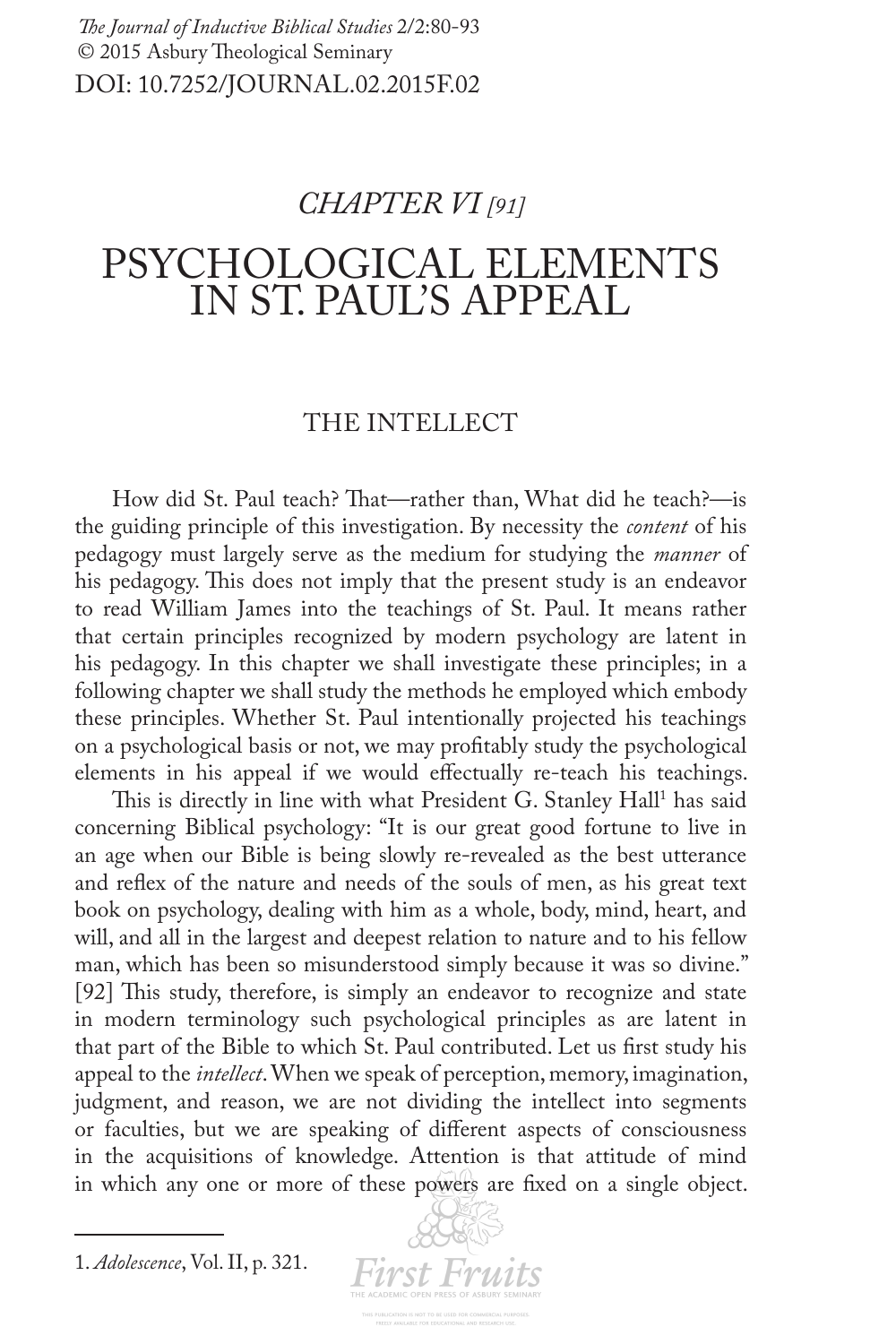# *1. Interest and Attention.*

Attention has been appropriately defned as "focused consciousness." "It may be what is called 'passive' or 'involuntary,' or it may be 'active' and 'voluntary' attention."2 Fitch3 has correctly pointed out that the secret of attention is interest. It is the "motive power of attention." The teacher may attract attention (spontaneously) or he may secure attention by commanding it (voluntary attention). St. Paul did both.

He *invited* attention:

1. By *mingling with people* who might give him attention. He availed himself of opportunities to interest people. On the Sabbath it was his custom to attend the synagogue.4 He frequented the crowded marketplaces,5 or sought places where he might interest smaller groups (*e.g.*, by the riverside at Philippi6 ), or associated with those of his own trade (*e.g.,* Aquila and Priscilla at Corinth<sup>7</sup>).

2. There was *much about Paul* that awakened the [93] interest of others in him. His enthusiasm, $^8$  his frankness, $^9$  his courage, $^{\rm 10}$  his zeal, $^{\rm 11}$  his poise, $^{\rm 12}$ his sympathy,<sup>13</sup> all blended into a radiance that made his presence in a group known. Somehow people knew, when he was present, that a *man* stood among them, for his personality was magnetic. He not only drew others to him, but he had the ability to focus their attention upon his subject-matter.

- 2. Titchener, *An Outline of Psychology*, p. 135 f.
- 3. *Te Art of Securing Attention*, p. 3.
- 4. Acts 13:14, 42, 44; 17:2, etc.

5. Acts 17:17.

- 6. Acts 16:13.
- 7. Acts 18:1.
- 8. Acts 16:25, 28 f.; 14:1; 13:42, 43.
- 9. Acts 20:20, 27.
- 10. Acts 13:46; 18:26; 19:8.
- 11. Gal. 1:13, 14, 23.
- 12. Acts 26:2; 27:21-25.
- 13. Acts 14:8; 28:7-10.

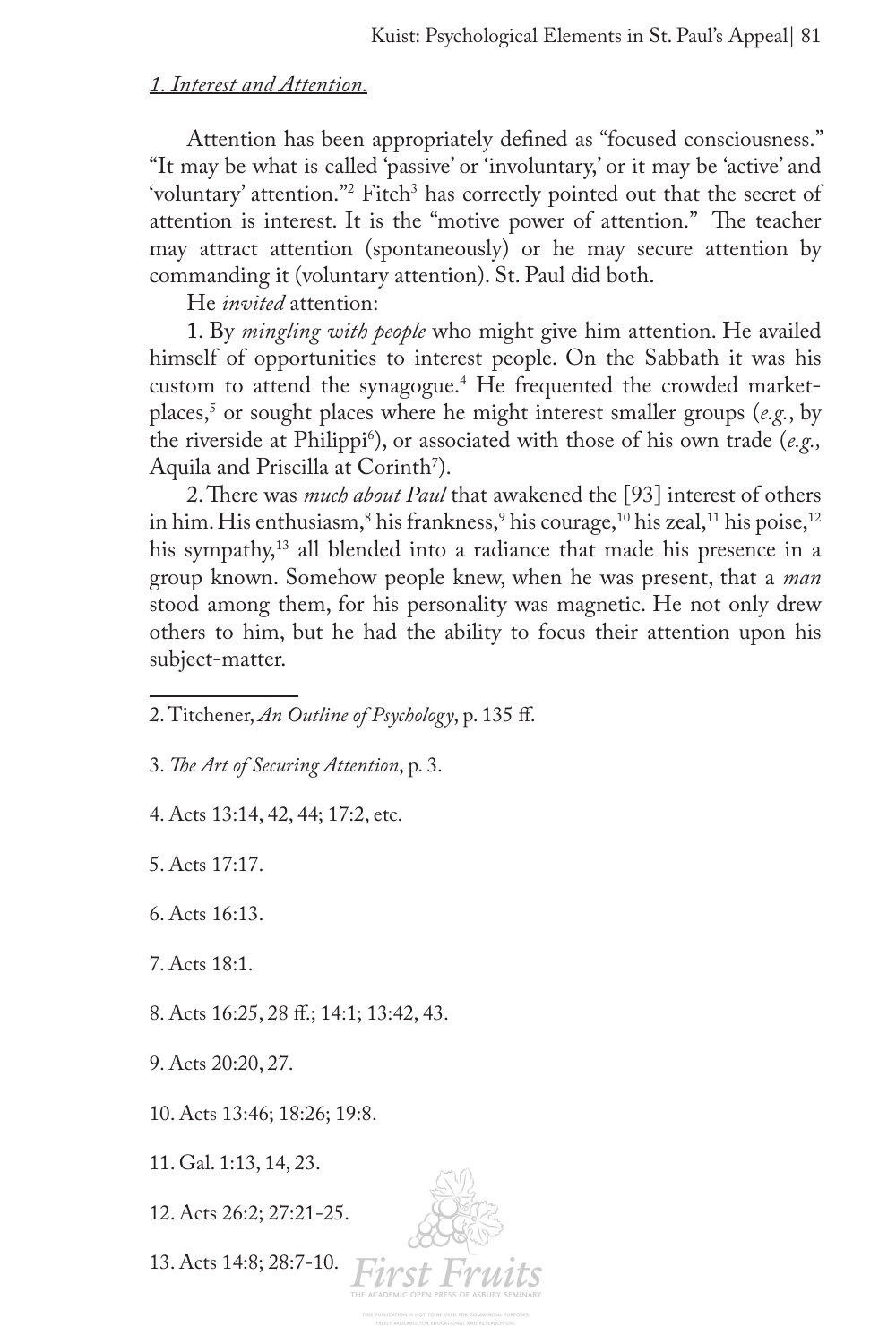3. *Unwelcome attention* was heaped upon him by way of oppostion (e.g., at Damascus,<sup>14</sup> at Iconium,<sup>15</sup> at Lystra,<sup>16</sup> at Beræa,<sup>17</sup> at Ephesus,<sup>18</sup> at Cæsarea<sup>19</sup>), because of jealousy (*e.g.*, at Thessalonica<sup>20</sup>), and hate (*e.g.*, at Jerusalem $^{21}$ ).

> St. Paul *secured attention* by calling for it. 1. In *direct address*. In addressing himself to others he used such expressions as: "Hearken." Acts 13:16. "Behold" (quoted). Acts 13:25, 41; 20:22, 25. "Brethren." Acts 13:26, 38. See also Acts 22:1; 23:1. "Men of Israel." "Ye that fear God." Acts 13:16. "Those among you that fear God." Acts 13:26. "Ye men of Athens." Acts 17:22. "Brethren and fathers, hear ye the defense I now make unto you." Acts 22:1. "I beseech thee to hear me patiently." Acts 26:3. "Paul stood forth in the midst of them and said, Sirs," etc. Acts 27:21. "O foolish Galatians." Gal. 3:1. "My little children." Gal. 4:19. "O Timothy." I Tim. 6:20, etc.

[94] 2. He *utilized posture*. (Fitch mentions this as one of the mechanical devices for securing attention.)

"He sat down" (indicating willingness to speak) … "and stood up" (after being invited) "and said…" Acts 13:14, 16. "He sat down and spake." Acts 16:13.

"He stood in the midst of the Areopagus." Acts 17:22. "Then Paul stood forth in the midst." Acts 27:21, etc.

14. Acts 9:23-25.

15. Acts 14:1-7.

16. Acts 14:19, 20.

17. Acts 17:13.

18. Acts 20:1-3.

19. Acts 24:2 f.

20. Acts 17:5.

21. Acts 21:27 f.

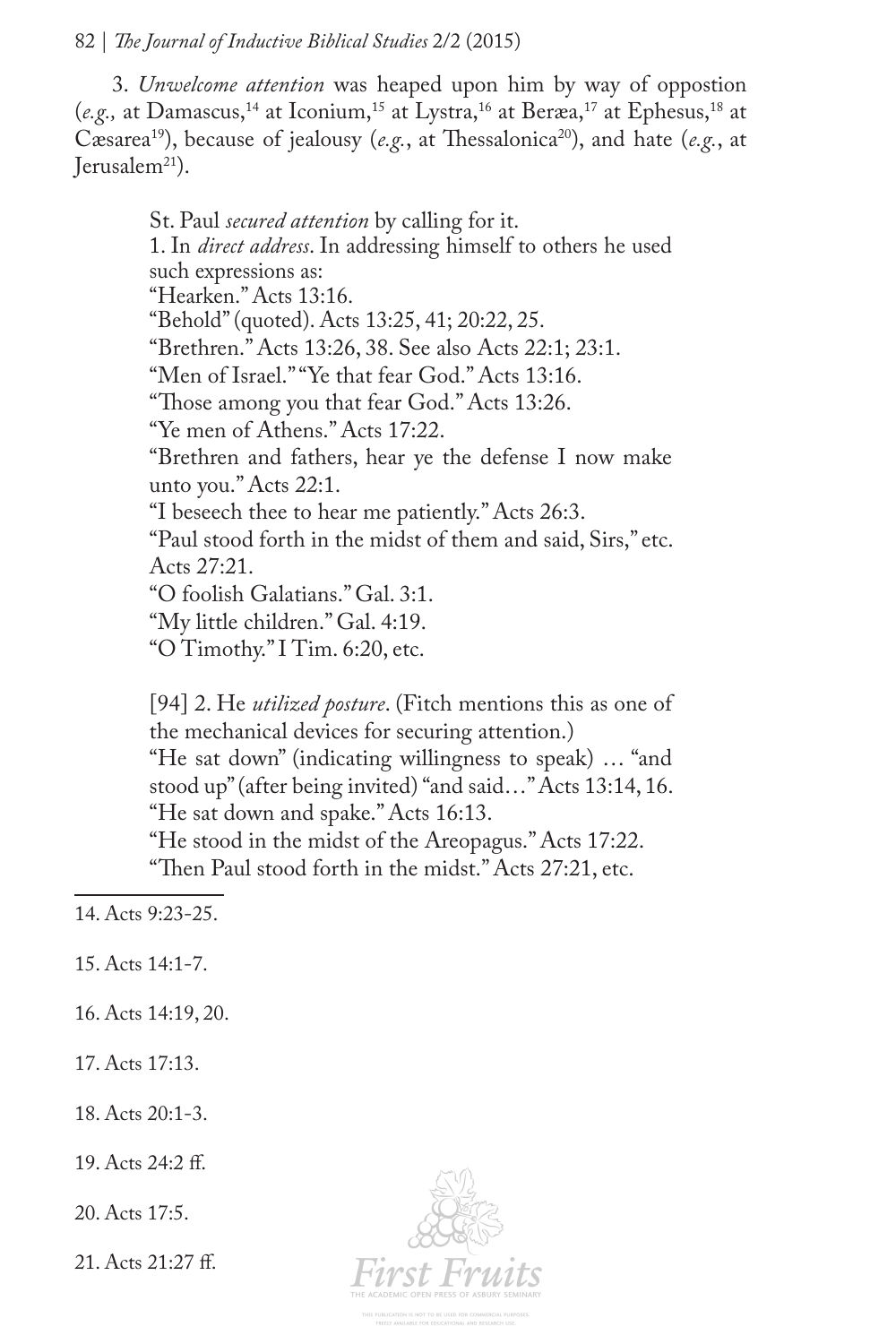#### 3. He *employed gesture*:

"He beckoned with his hand, and said…" Acts 13:16.

"Paul standing on the stairs, beckoned with the hand unto the people; and when there was made a great silence, he spake." Acts 21:40.

"Then Paul stretched forth his hand and made his defense." Acts 26:1.

We have already noted that his gaze was attentioncommanding. See Acts 13:9, 14:9, 23:1.

#### 4. *He used dramatic actions*.

"But when the Apostles Barnabas and Paul heard of it they rent their garments, and sprang forth among the multitude, crying out, and saying, Sirs, why do ye these things?" Acts 14:14, 15.

#### 5. *He expressed warning.*

"Beware." Acts 13:40. Did Paul at this point observe any symptoms of dissent or disapprobation on the countenances of his hearers?

#### 6. *He used language to win attention.*

"And when they heard that he spake unto them in the Hebrew language, they were more quiet." Acts 22:2.

7. *He performed miracles and thus aroused interest.* At Lystra. Acts 14:8-18. At Ephesus. Acts 19:11-13. [95] At Melita. Acts 28:1-6 f.

#### 8. *He appealed to the curiosity of his hearers.*

In Damascus "All that heard him were amazed." Acts 9:20-22. At Athens, in the market-place, where his "strange things" aroused the curiosity of the Greeks. Acts 17:20 f.

On the island of Melita in a strange experience, Acts 28:4 f. Before Agrippa, "And Agrippa said unto Festus, I also could wish to hear the man myself. To-morrow, saith he, thou shalt hear him." Acts 25:22.

In Rome. "But we desire to hear of thee what thouh thinkest: for as concerning this sect, it is known to us that everywhere it is spoken against. And when they had appointed him a day, they came to him into his lodging in great number; to whom he expounded the matter, testifying the kingdom of God, and persuading them concerning Jesus, both from the law of Moses and from the prophets, from morning till evening." Acts 28:22, 23.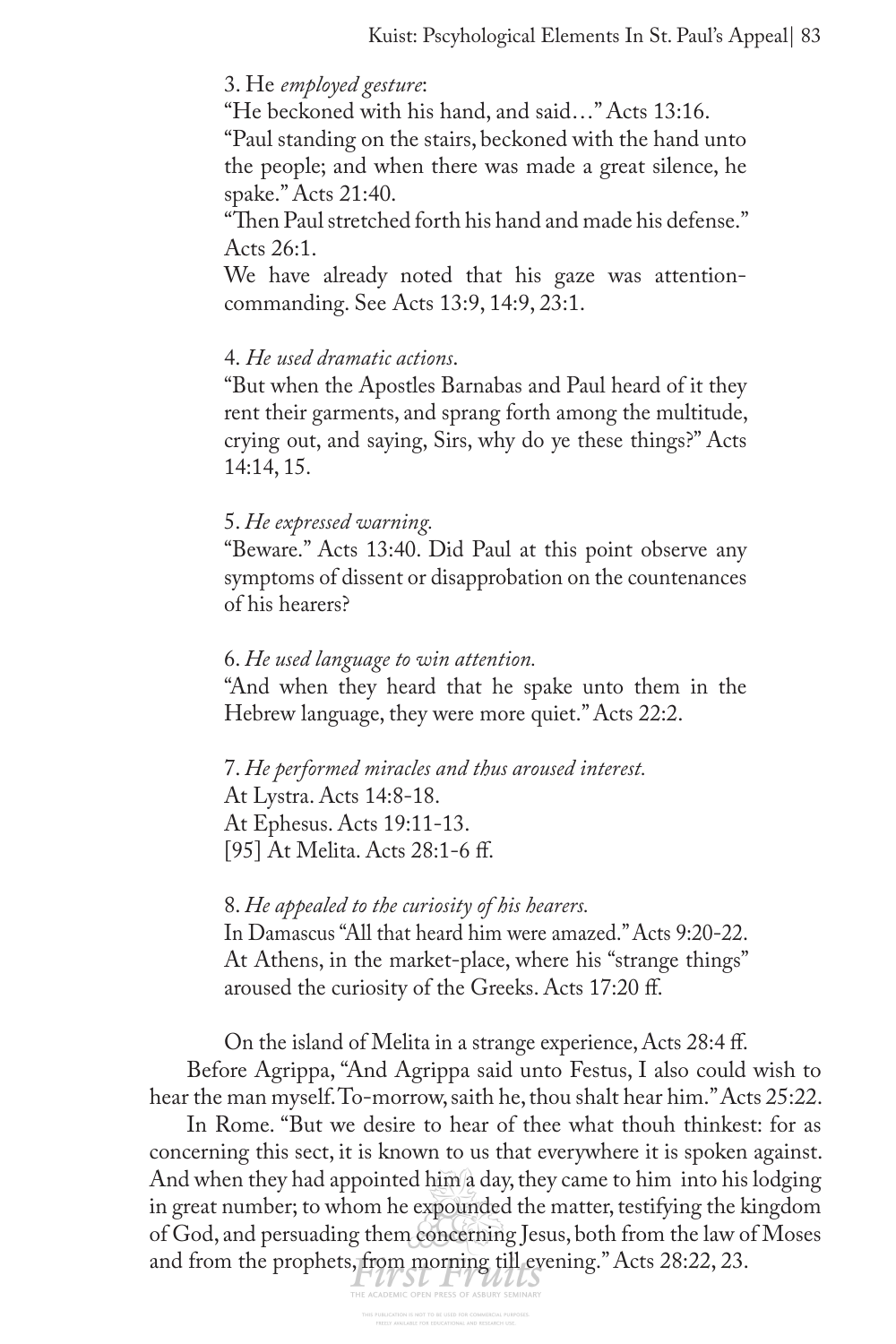The two experiences, at Antioch of Pisidia (Acts 13) and in Athens (Acts 17), might be considered as classic instances of securing and holding attention, in fact as complete teaching situations.

St. Paul won attention without effort and used the thing at hand to "focus consciousness." Professor James says "The genius of the interesting teacher consists in sympathetic divination of the sort of material with which the pupil's mind is likely to be already spontaneously engaged, and the ingenuity which discovers paths of connection from that material to the matter to be learned. The principle is easy to grasp, but the accomplishment is difficult in the extreme." St. Paul did this difficult thing naturally. At Antioch of Pisidia it was history;<sup>22</sup> at Athens, the altar;<sup>23</sup>at Jerusalem it was "The [96] Hebrew language";<sup>24</sup> before Felix his Roman citizenship;<sup>25</sup> before Agrippa, his (Agrippa's) reputation;<sup>26</sup> and in Corinth his trade<sup>27</sup> that was ingeniously used to win efectual interest. *2. Perception.*

In one of his outstanding instructions (Phil, 4:8, 9) the Apostle appealed (whether consciously or unconsciously) both to the inner and sense perceptions of those he taught. Professor Horne says: "The mind looking inward at itself and becoming aware of itself, its thoughts, feelings or intuitions, or the mind becoming aware of any thing, theory or truth, is inner perception."<sup>28</sup> "By sense perceptions is meant the knowledge of an individual, sensible, present thing."28

One of St. Paul's favorite words is λογίομαι<sup>29</sup>, which he uses some 27

22. Acts 13.

23. Acts 17:23.

24. Acts 22:2.

25. Acts 24.

26. Acts 25, 26.

27. Acts 18:3.

28. *Psychological Principles of Education*, pp. 97, 98.

29. λογίομαι is a favorite word with Paul, being used (exclusive of quotations), according to Thayer, some 27 times in his epistles, and only 4 times in the rest of the N.T. Some of the most striking instances of its usage from the present point of view are: Rom. 2:3; I Cor. 13:5, 11; II Cor. 10:7, 11; 12:6. In each of these cases it means (*in animo conferre*) "to reckon inwardly, count up, or to weigh reasons, to deliberate."—*Tayer*. Ellicott says *in loco*, "Use your faculties upon," quoting Bengel, "*Horum rationem habete."*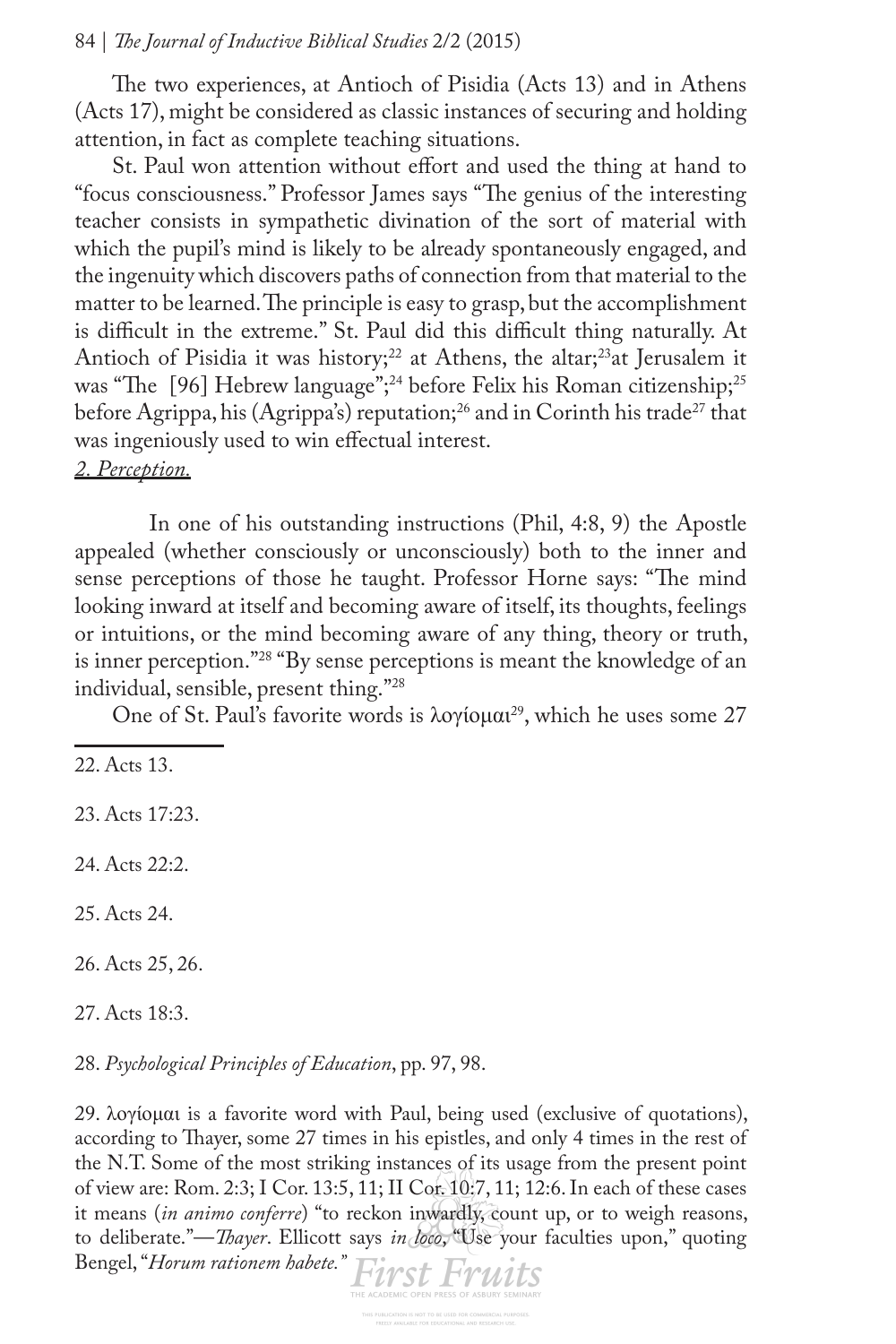times in his epistles in the sense (as Thayer says) "to reckon inwardly." This word is the focus of the passage under discussion:

"Finally, brothers, keep in mind (λογίζεσθε) whatever is true, whatever is worthy, whatever is just, whatever is pure, whatever is attractive, whatever is high toned, all excellence, all merit."

This, says Vincent,<sup>30</sup> "is an appeal to an independent moral judgment, to thoughtfully estimate the value of these things." St. Paul is evidently seeking to educate his pupils in a life, "whose mental [97] energies are fully at work, always gravitating towards purposes and actions true, pure, gracious, virtuous, and commendable."31 Miss Harrison in her Study of Child Nature says that "the habit of contrasting or comparing in material things leads to fneness of distinction in higher matters. John Ruskin and like thinkers claim that a perception of and love for the beautiful in nature leads directly to a discernment of the beautiful in the moral world." This makes St. Paul's instruction which immediately follows the verse quoted above all the more pertinent:

"Practice also what you have learned (ἐμάθετε) 32 and received (παρελάβετε) 33 from me, what you heard me say (ἠκούσατε … ἐν ἐμοί) and what you saw me do (εἴδετε ἐν ἐμοί)."

Is not Paul here appealing to the sense perception of his pupils? Is he not seeking habits of action in those taught on the basis of eye and ear perception, he himself having been the object perceived? According to Chrysostom this is good pedagogy: "This is teaching, in all his exhortations to propose himself for a model; as he saith in another place (3:17) 'even as ye have us for an example.' "34

St. Paul's instruction in these verses (Phil. 4:8, 9) illustrates a principle reiterated over and over in educational history: "Moral practice is the cause of moral insight."35 Although in the order of his thought, the

30. Vincent, *On Philippians*, in International Critical Commentary Series, p. 139.

31. Moule, *Philippians Studies*, p. 239.

32. μανθάνω,"to ascertain," "to fnd out," as in Acts 23:27; Gal. 3:2; Col. 1:7; or as in Phil. 4:11, "to learn by use and practice."

33. παραλαμβάνω. With reference to knowledge this word is used to refer to that which is received with the mind, either by oral transmission as in I Cor. 11:23, by the transmission of teachers (used of disciples) as in I Cor. 15:1, 3; Gal. 1:9. See references given by Tayer. In connection with the climactic order of the verbs it suggests an active rather than a passive receiving.

OPEN PRESS OF ASBURY SEMIN

34. Chrysostom, *Homilies on Philippians*, XIV, on Phil. 4:8.

35. Horne, P*sychological Principles of Education*, p. 105.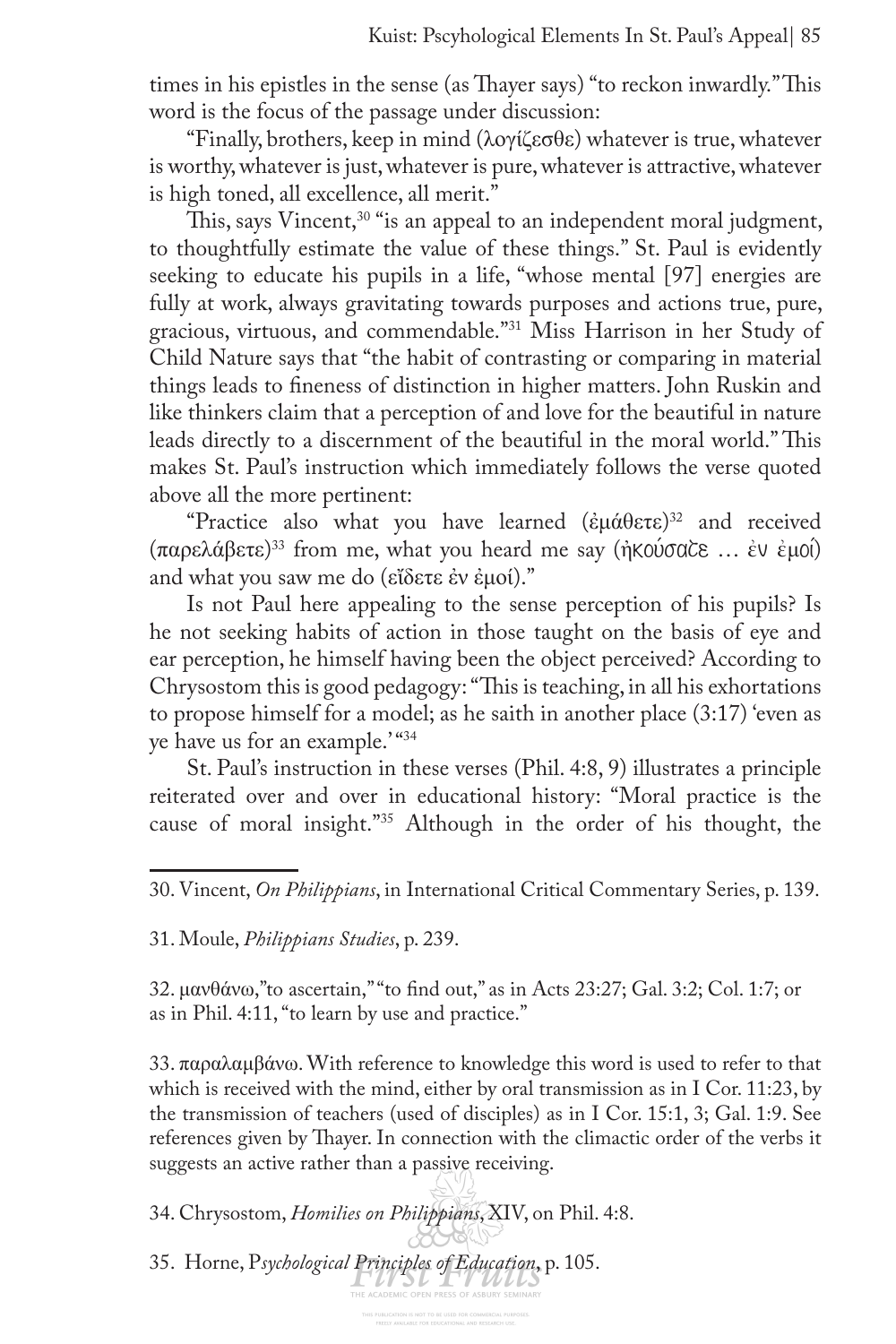insight precedes the practice, yet the insight is based on practice, and his conclusion naturally [98] follows: peace within and harmony without. (See the psychological order of certain "results" named by Paul in Rom. 5:3-5.)

### *3. Memory.*

Sully<sup>36</sup> defines memory as "the power of retaining and reproducing anything that has been impressed in the mind whether by the way of the senses or through the medium of language." There are really three factors involved: retention, reproduction, and recognition. Herbart<sup>37</sup> distinguished three kinds of memory: the rational (secured by association of cause and efect), the ingenious (no essential connection in recall), and the mechanical (impression through repetition). St. Paul made his appeal chiefy to the frst of these memories:

1. *Trough apperception*. He used familiar ideas, many of them old and established facts, to prepare for and to interpret the new.

Teaching in the synagogue at Antioch of Pisidia<sup>38</sup> he "studiously conciliated his hearers,"39 and prepared them for his message (the new) by retailing the history (the old) they so much loved: the deliverance from Egypt (17), the wilderness experience (18), the inheritance of Canaan (19), the Judges (19), Samuel (20), Saul (21), David (22). The he proceeded point by point *knitting the new to the old*, by proving his thesis ( Jesus is the Christ) from the testimony of John the Baptist (24), the prediction of the Prophets (27), and the attestation of living witnesses to the resurrection (31).

 At Athens he used the well-known altar and its familiar inscription to set for the trust he proclaimed (the new) to his hearers. (Acts 17:23.)

[99] St. Paul's appeal to "the apperceiving mass" of those taught is especially noteworthy in the salutations and greetings of his Epistles. See the opening verses of his Epistle to the Romans (1-7), Philippians (1-3), Colossians  $(1-3)$ , I Thessalonians  $(1-3)$ , II Timothy  $(1-7)$ , Philemon  $(1-7)$ .

2. St. Paul appealed to the memory also at Ephesus by *vivid descriptions of previous events* to teach such lessons as:

36. Sully, *Outlines of Psychology*, p. 150.

37. Herbart's *Introduction to the Science and Practice of Education*. Edited by Felkin, p. 30.

38. Acts 13:13 f.

39. Jacobsen, *Bible Commentary*, Vol. II, p. 442.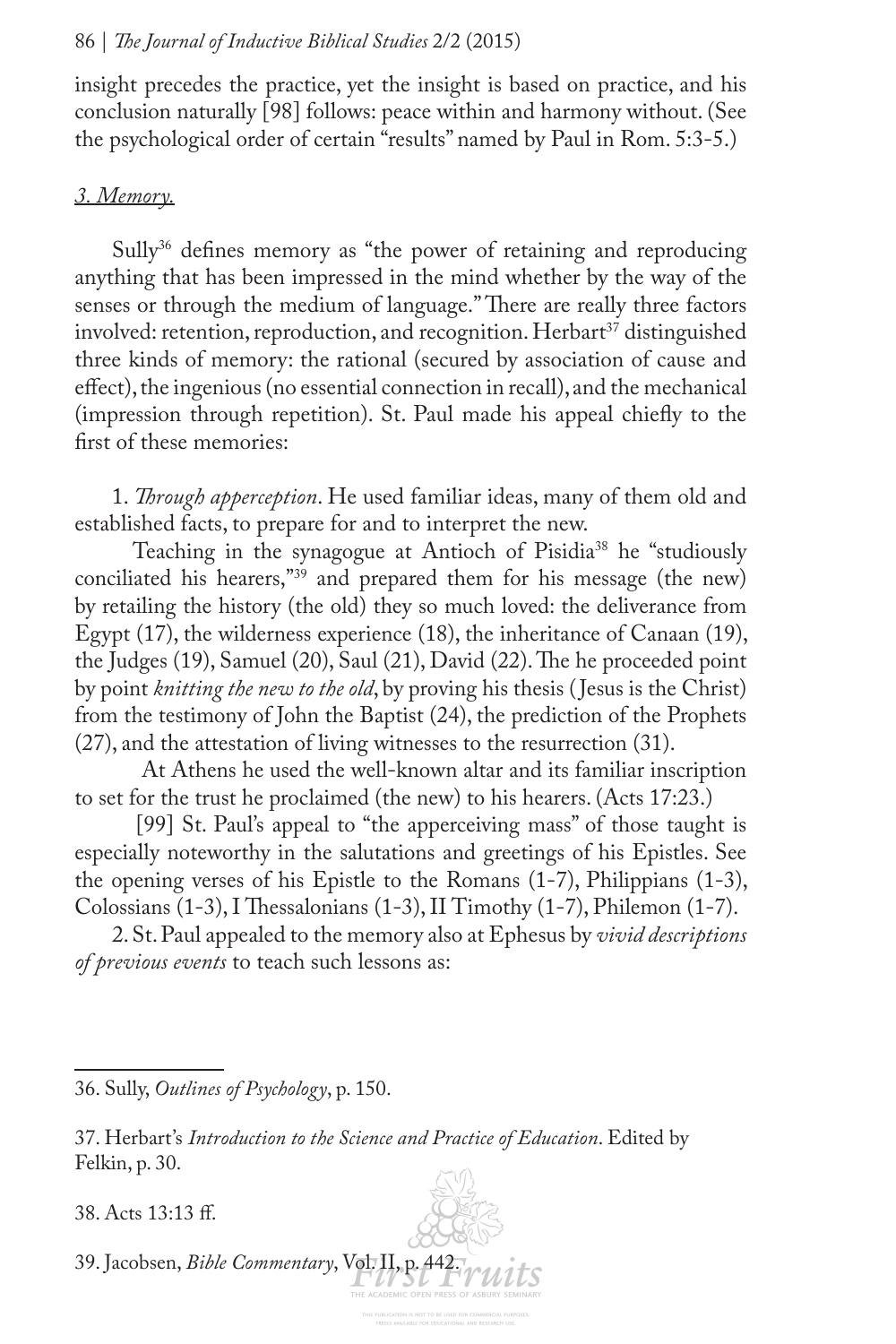Faithfulness: "Ye yourselves know from the frst day that I set foot in Asia, after what manner I was with you all the time, serving the Lord with all lowliness of mind, and with tears, and with trials which befell me by the plots of the Jews." (Acts 20:18, 19.)

Good conduct: "Wherefore, watch ye, remembering that by the space of three years I ceased not to admonish every one night and day with tears." (Acts 20:31.)

Generous service: "Ye yourselves know that these hands ministered to my necessities, and to them that were with me. In all these things I gave you an example, that so laboring ye ought to help the weak, and to remember the words of the Lord Jesus, that he himself said, It is more blessed to give than to receive." (Acts 20:34-35.)

Consecration: "My remembrance of thee…remembering thy tears…having been reminded of unfeigned faith that is in thee…For which cause I put thee in remembrance that thou stir up the gift of God that is in thee." (II Tim. 1:3-6.)

3. He appealed to the memory (ingenious?) to create interest and sympathy: before Felix (Acts 24:10, 11) and before Agrippa (Acts 26:26).

4. He appealed to the memory to win confdence of others in himself and establish prestige: on shipboard in the storm, when he had advised against sailing from Crete. (Acts 27:10, 21, 42-44.)

5. He called for a hearty response to his teachings on the basis of memory. "I beseech you therefore, [100] be ye imitators of me. For this cause have I sent unto you Timothy, who is my beloved and faithful child in the Lord, who shall put you in remembrance of my ways which are in Christ, even as I teach elsewhere in every church." (I Cor. 4:17.)

 6. He appealed through the memory to unite the common interests of a group who could not get along with each other. (See Phil. 1:3-5, and 1:27; 2:4; 4:2, 3.)

7. He instructed a younger teacher to appeal to the memory by way of good pedagogy. (See I Timothy 4:6; II Timothy 2:8-14.)

## *4. Imagination.*

Imagination has been described as the picture-forming power of the mind, hence the term mental imagery. There are two kinds of imagination, the reproductive and the productive. The reproductive imagination functions as memory. The productive imagination is to some extent dependent on the reproductive imagination, as it involves recall. It combines past experiences in new form. Strayer and Norsworthy<sup>40</sup> classify productive imagery as fanciful, realistic, and idealistic, according to the character of the material used. Dewey<sup>41</sup> says that fancy is "characterized by the predominance of

40. Stayer and Norsworthy, *How to Teach*, p. 96.

41. Dewey, *Psychology*, p. 195.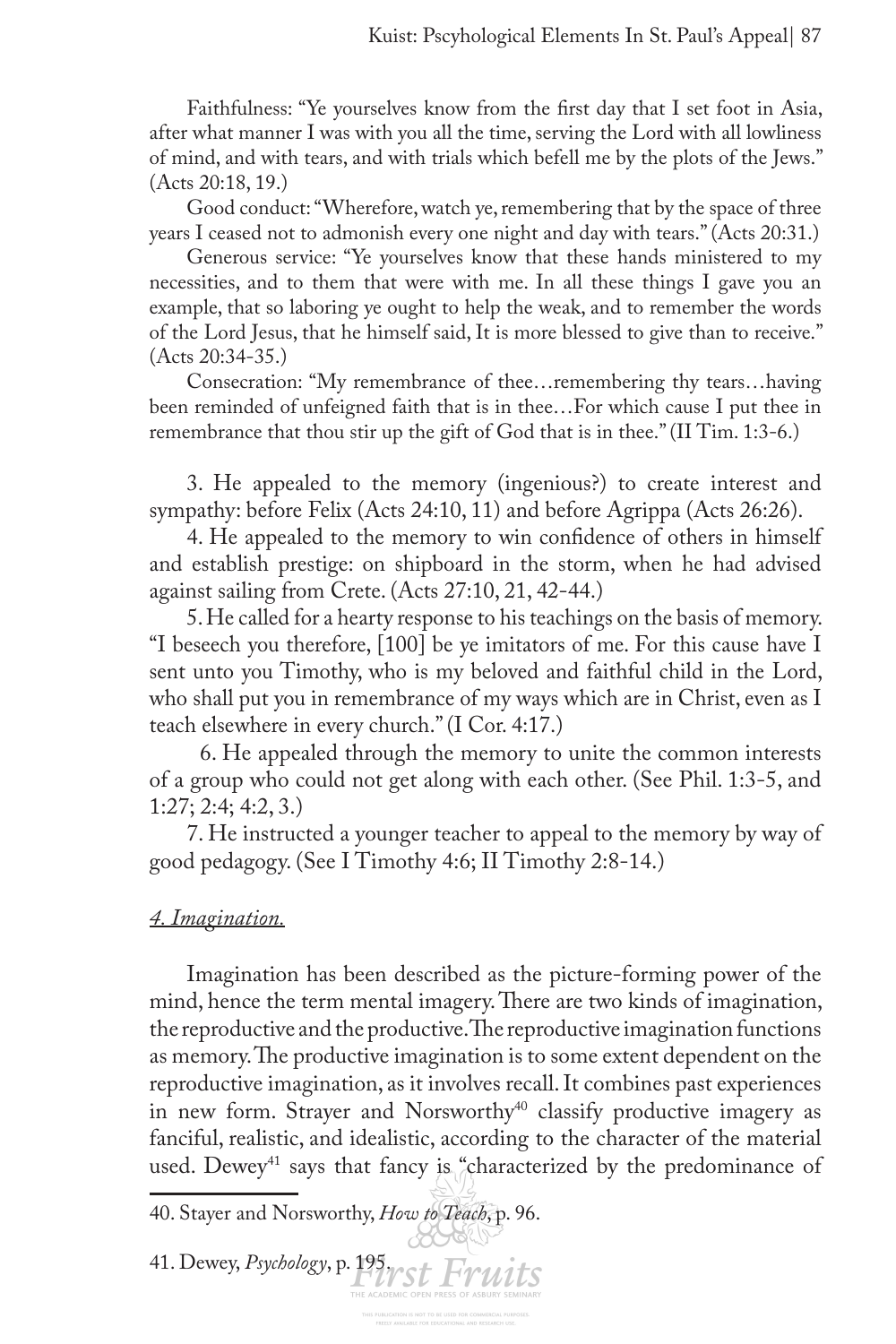similes, of metaphors, of images in the poetical sense, of subtile analogies." This sentence practically summarizes what may be said about St. Paul's appeal to the imagination.

> 1. *His use of the simile*. (A formal comparison of two objects.)

> "For even as we have many members in one body, and all the members have not the same office, so we, who are  $[101]$  many, are one body in Christ, and severally members of one another." (Rom 12:4. Cf. I Cor. 12:12.)

> "As sin reigned in death, even so might grace reign through righteousness." (Rom 5:21.)

> Paul's use of the simile is so frequent that examples might be added indefnitely; for instance, his frequent construction "as—so,"42 is so frequent as almost to be a characteristic of his speech. According to Young<sup>43</sup> there are 7 similes in the teaching situations recorded in the Acts. There are 15 in Romans, 26 in I Corinthians, 23 in II Corinthians, 8 in Galatians, 14 in Ephesians, 5 in Philippians, 7 in Colossians, 8 in I Thessalonians, 4 in II Thessalonians, 4 in I Timothy, 4 in II Timothy, 2 in Titus, 3 in Philemon, (18 in Hebrews); a total (including Hebrews) of 148 (in about 100 chapters).

2. *His use of the metaphor*. (An implied simile.)

"Lest by any means I should be *running*, or had *run*, in vain." (Gal. 2:2; cf. Rom. 9:16; II Thess. 3:1.)

"Tat the ordinance of the law might be fulflled in us, who *walk* not after the fesh but after the Spirit." (Rom. 8:4; cf. Rom. 6:4; II Cor. 4:2; Eph. 2:2, 10.)

"For as many of you as were baptized into Christ did *put on* Christ." (Gal. 3:27; see also I Cor. 15:53, 54; II Cor. 5:3, 4; Eph. 4:24; Col. 3:10.)

43. Young, *Analytic Concordance*, under "as."

<sup>42.</sup> ὥσπερ … οὔτως or οὔτως καί.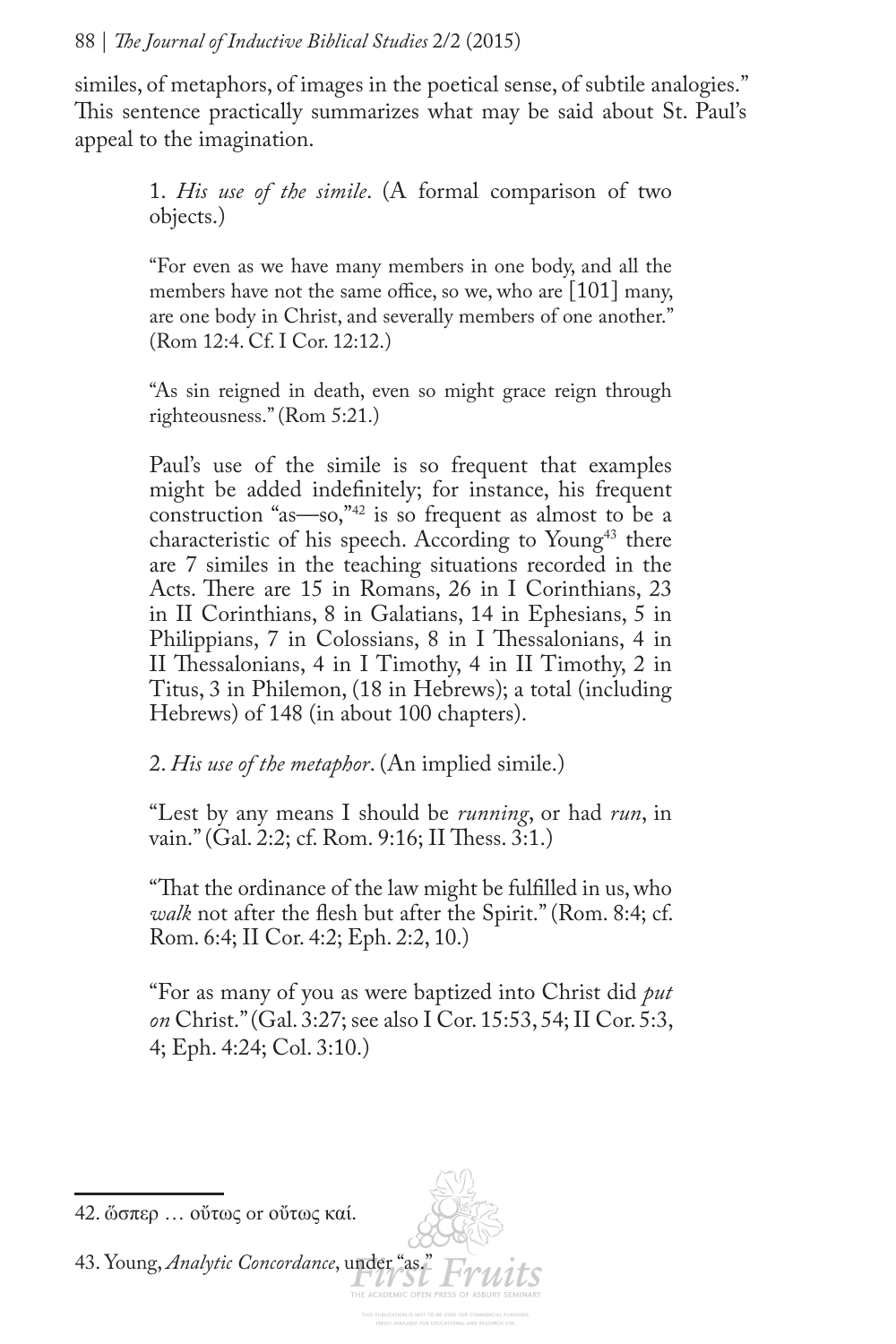Farrar<sup>44</sup> finds a barrenness of "color" in St. Paul. Yet Humphries<sup>45</sup> finds a great wealth of imagery simply in his Pastoral Epistles. To his instances a great many may be added from Paul's other Epistles. His use of the metaphor shows that he drew his imagery from: [102] *Imperial Warfare*: "That thou mayest war the good *warfare*." (I Tim. 1:18. See also II Cor. 10:4; Eph. 6:13-19; II Tim. 2:3, 3:6.)

*Classical Architechture*: "Howbeit the *frm foundation* of God standeth, having this seal." (II Tim. 2:19. See also I Cor. 3:9, 10, 16, 17. Eph. 2:20-22. Col 2:7. I Tim. 3:13, 15. II Tim. 2:19.) Ancient Agriculture: "The husbandman that laboreth must be the frst to partake of the fruits." (II Tim. 2:6. See also Rom. 5:5; 11:17; I Cor. 3:9; 9:10, 11; Gal 6:8; I Tim. 4:10; 5:17, 18; 6:10; Titus 1:13; 3:14.)

*Greek Games*: "And if also a man *contend in the games*, he is not crowned except he have contended lawfully." (II Tim. 2:5. See also I Cor. 9:25; Eph. 6:12; I Tim. 4:7; 6:12; II Tim. 4:7.)

*Roman Law*: "That being justified we might be made *heirs* according to the hope of eternal life." (Titus 3:7.) "Heirs" is a favorite word with Paul, being used 18 times in his Epistles. Further metaphors of this class are as follows:

"So also we when we were children were held in bondage under the rudiments of the world, that we might receive the *adoption* (υἱοθεσία) of sons." (Gal. 3:4 f. See also Rom. 8:14, 21, Eph. 1:5.)

"But I say that so long as the heir is a child he difereth nothing from a *bondservant* (δοῦλος) being lord of all." (Gal.

4:1. See also Rom. 3:25; I Cor. 7:21, 22; Rom 6:19; Phil. 2:7, 8.)

*Medical Science*: "If any man teacheth a diferent doctrine and consenteth not to sound words" ὑγιαίνουσιν λόγοις). (I Tim. 6:3. See also Titus 1:9, 13; 2:1; II Tim. 2:17; 3:17; 4:3. See also καταρτίζω, "restore," as in Gal. 6:1).

*Seafaring Life*: "Made *shipwreck* concerning the faith." (I Tim. 1:19. See also 6:19.)

*Commercial Life*: "Supposing godliness is by way of *gain*." (I Tim. 6:5. See also II Tim. 1:12, 14.)

*Hunting Game*: "Recover themselves out of the *snare* of the

45. Humphries on Pastoral Epistles, p. 262.

<sup>44.</sup> Farrar, *Te Life and Work of St. Paul*, pp. 10-12. A valuable, reference on this point is Howson, T*he Metaphors of St. Paul*, N.Y., 1872.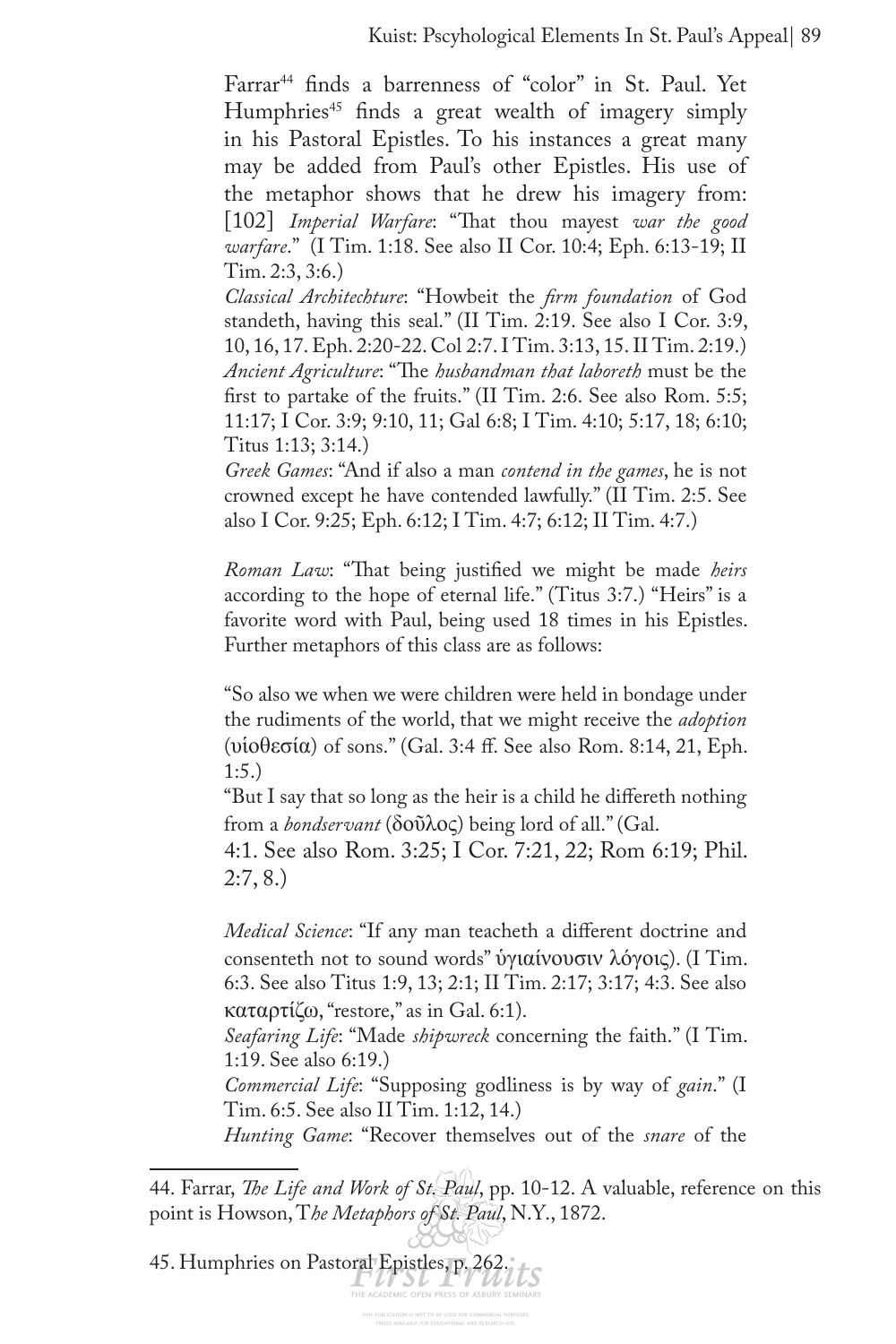devil." (II Tim. 2:6. See also I Tim. 3:7; 6:9.)

[103] It is interesting to note from what activities Paul drew his fgures. His references (as Farrar points out) to the beauties of nature are practically nil. Perhaps this is another illustration of St. Paul's subordination of everything to the *practical*.

Other fgures St. Paul used are:

*Metonymy*. (Container for thing contained.) "Ye cannot drink the *cup* of the Lord and the *cup* of demons." (I Cor. 10:21.) "He shall justify the *circumcision* (the Jews) by faith and the *uncircumcision* (the Gentiles) through faith." (Rom. 3:20. See also Rom. 2:26; Gal 2:7 f.)

*Synecdoche*. (Whole for part or part for whole, etc.) His use of "law," (νόμος). "But now apart from law χωρὶς νόμου ) a righteousness of God hath been manifested, being witnessed by the law ὑπὸ τοῦ νό**μ**ου ) and the prophets." See also Rom. 7:2, 3. His use of uncircumsision (ἀκροβθστία) as in Rom. 2:26, and righteousness (δικαιοςύνη) as in Rom. 9:30, 31.

*Personifcation*. (To give personal form or character to an object.) "*O death*, where is thy victory? *O Death*, where is thy sting?" (I Cor. 15:55.) "For *sin* shall not have dominion over you." (Rom. 6:14.) "And the *scripture*, foreseeing that God would justify the Gentiles by faith, preached the Gospel beforehand unto Abraham." (Gal. 3:8, 22.)

*Apostrophe*. (The absent addressed as present.) "Wherefore thou art without excuse, *O man*, whosoever thou art that judgest." (Rom. 2:1; cf. 2:3.) "But I speak to *you that are Gentiles*." (Rom 11:13; cf. 11:24.)

*Contrast*. (Association of likes or opposites.) "But we preach Christ crucifed, unto Jews a *stumbling-block* and unto Gentiles *foolishness*." (I Cor. 1:23. See Romans 2:21, 23; II Cor. 4:8, 9;  $6:8-10.$ 

*Paradox and Oxymoron*. (Contradictory terms brought sharply together.) "For when I am *weak*, then am I *strong*."

(II Cor. 12:10.) "If any man thinketh that he is *wise* among you in this world, let him become a *fool*, that he may become *wise*." (I Cor. 3:9; 8:10. [104] See Rom. 4:18; II Cor. 4:8-10; 6:9; I Tim. 5:6; Rom 1:20, 22; II Cor. 8:2.)

*Irony*. (A form of speech represented in its opposite.) "Did I commit a sin in abasing myself that ye might be exalted, because I preached unto you?" (II Cor. 11:7. See also Gal. 4:16.) "Already ye are flled, already ye are become rich." (I Cor. 4:8 f.)

*Hyperbole*. (Exaggeration for sake of emphasis.) "I thank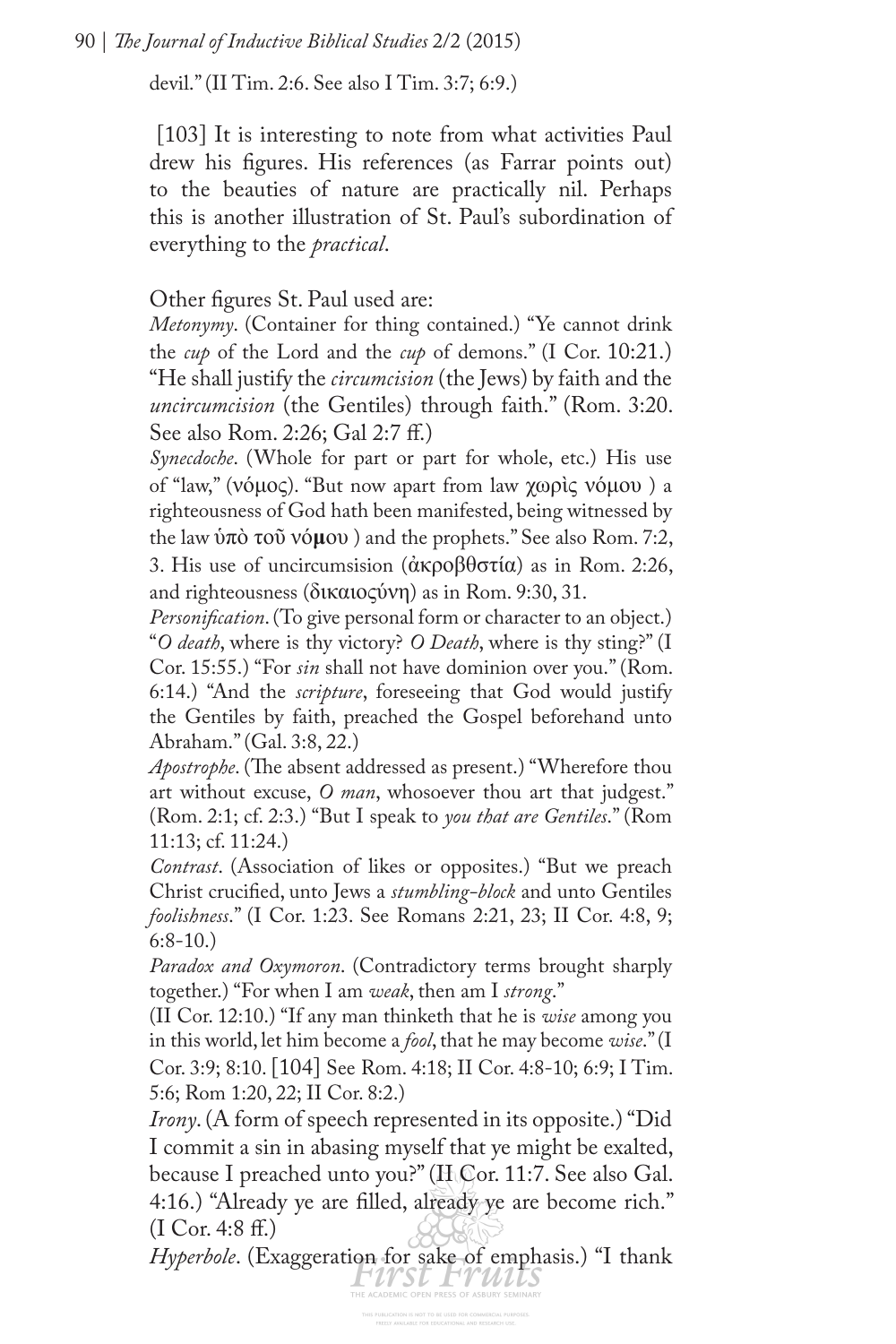my God through Jesus Christ for you all, that your faith is proclaimed throughout the *whole world*." (Rom. 1:8.) There is a noticeable lack of hyperbole in Paul. But see II Cor. 2:14; Rom. 16:19; I Thess. 1:8.

This study reveals not only that St. Paul's mind was rich in imagery but that he used this imagery to project his teachings to others. St. Paul drew his fgures, especially his metaphors, from the practical activities of life, rather than from the beauties of nature, as Stalker<sup>46</sup> says, "from scenes of human energy and monuments of cultivated life." Life and actions were his *ends*; hence his figures. He was practical rather than poetic. The man was adapted to his mission. As for "subtile analogies," they are best studied with St. Paul's dialectics.

St. Paul's appeal to the realistic imagination is seen in the frequent repetitions of his experience on the way to Damascus (repeated largely for the sake of self-defense). Is not his introduction to his discourse related in II Cor. 12 of this type: "I will come to visions and revelations of the Lord. I knew a man in Christ fourteen years ago (whether in the body, I know not; or whether out of the body, I know not: God knoweth), such a one caught up even to the third heaven," etc. From this passage he goes on to a very practical discussion of how strength may be found in weakness. (See Acts 16: 6-10.)

One need but survey our past study of the imagination [105] to appreciate the Ideal element running clear through St. Paul. He was an Idealist in a very real sense. The great ideas which he taught are concerning God, Sin, Christ, Redemption, the Christian Life, the Church, and the Future. This type of St. Paul's appeal to the imagination is seen especially ins such passages as I Cor. 12 and Eph. 1:18 f., which begins "Having the eyes of your heart enlightened, that ye may know," etc. Of course St. Paul was appealing here to the spiritual sense, far deeper than to any mental response. Perhaps it would be better to say he appealed *through* the imagination than *to* it, as a certain wise man once put it: "Your brains will never save you, but you can't get saved without them."

#### *5. Judgment and Reason.*

Plato called dialectic "the coping stone of the sciences,"<sup>47</sup> and called the Dialectician a person who takes thoughtful account of the essence of each thing. He used the term to suggest that method of discussion by question and answer, the determination of truth and error by a process

**First Fruits** 

46. *Stalker, Life of Paul*, p. 13.

47. *Republic* 534 E.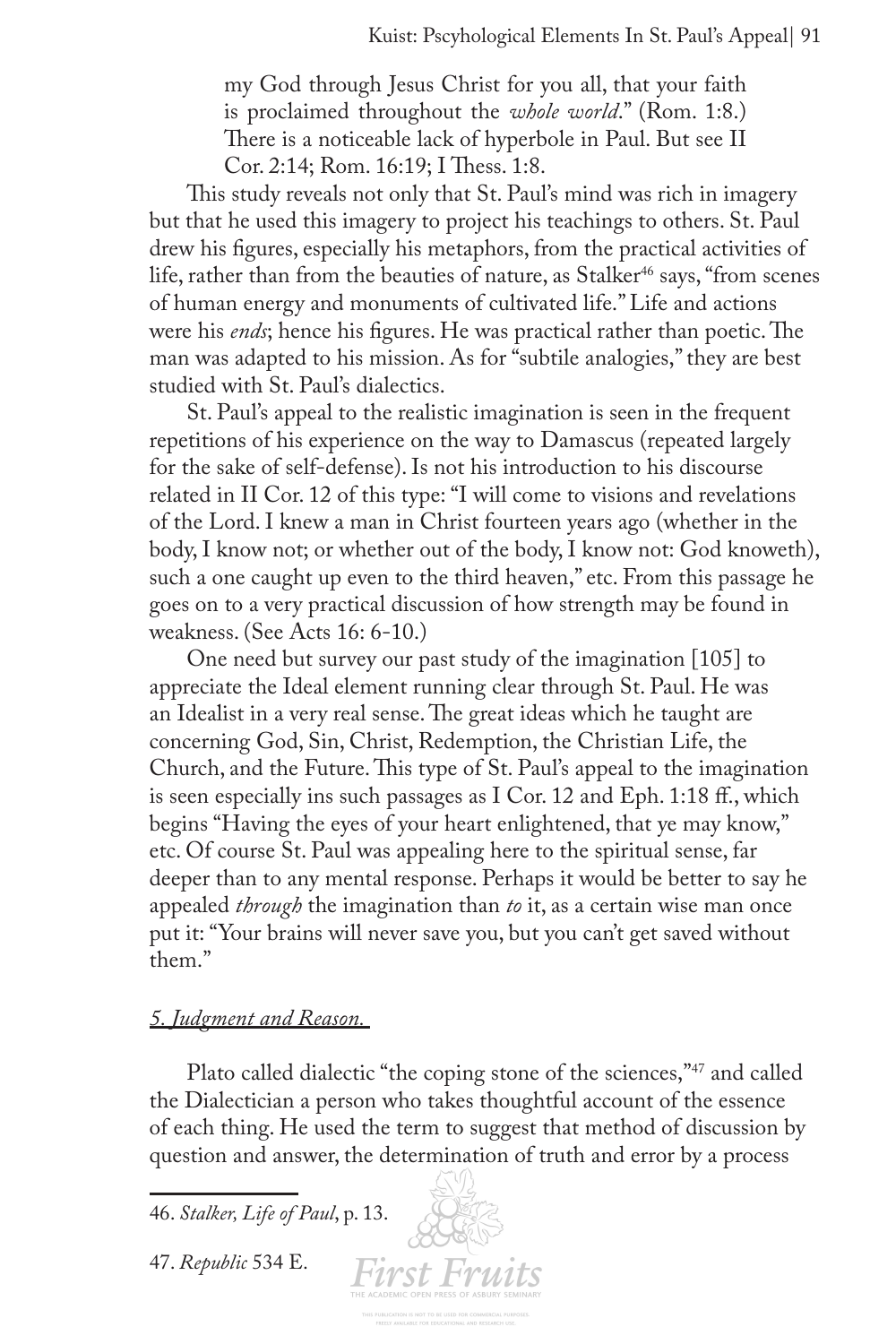of analysis, a process which "carries back its hypothesis to the very frst principle of all, in order to establish them frmly."48 Aristotle limited the word to the use of argument for purposes of persuasion.<sup>49</sup> It is in this sense that we speak of the dialectics of St. Paul.

If it is true, as Whipple<sup>50</sup> says, that "skill in dialectics is more an art than an efort of genius," we may conclude that St. Paul's ability as a dialectician was largely a result of his training in the rabbinical school under Gamaliel. Storrs<sup>51</sup> says, "Certainly [106] no more expert and splendid dialectical energy than that of Paul is known to have wrought in even the abundant and delicate Greek tongue." We shall reserve a study of St. Paul's appeal to the Judgment and Reason in his dialectics for Chapter VIII, in the discussion of his methods, which involves his questions and answers and reasoning.

50. Whipple, *Essays and Reviews*, Webster, 1871, Vol. I, p. 168.

51. Storrs, *Divine Origin of Christianity*, p. 225. Wits

<sup>48.</sup> *Republic* 532 A.

<sup>49.</sup> See Funk and Wagnalls' *New Standard Dictionary of English Language*, New York, 1913, under "Dialectics."